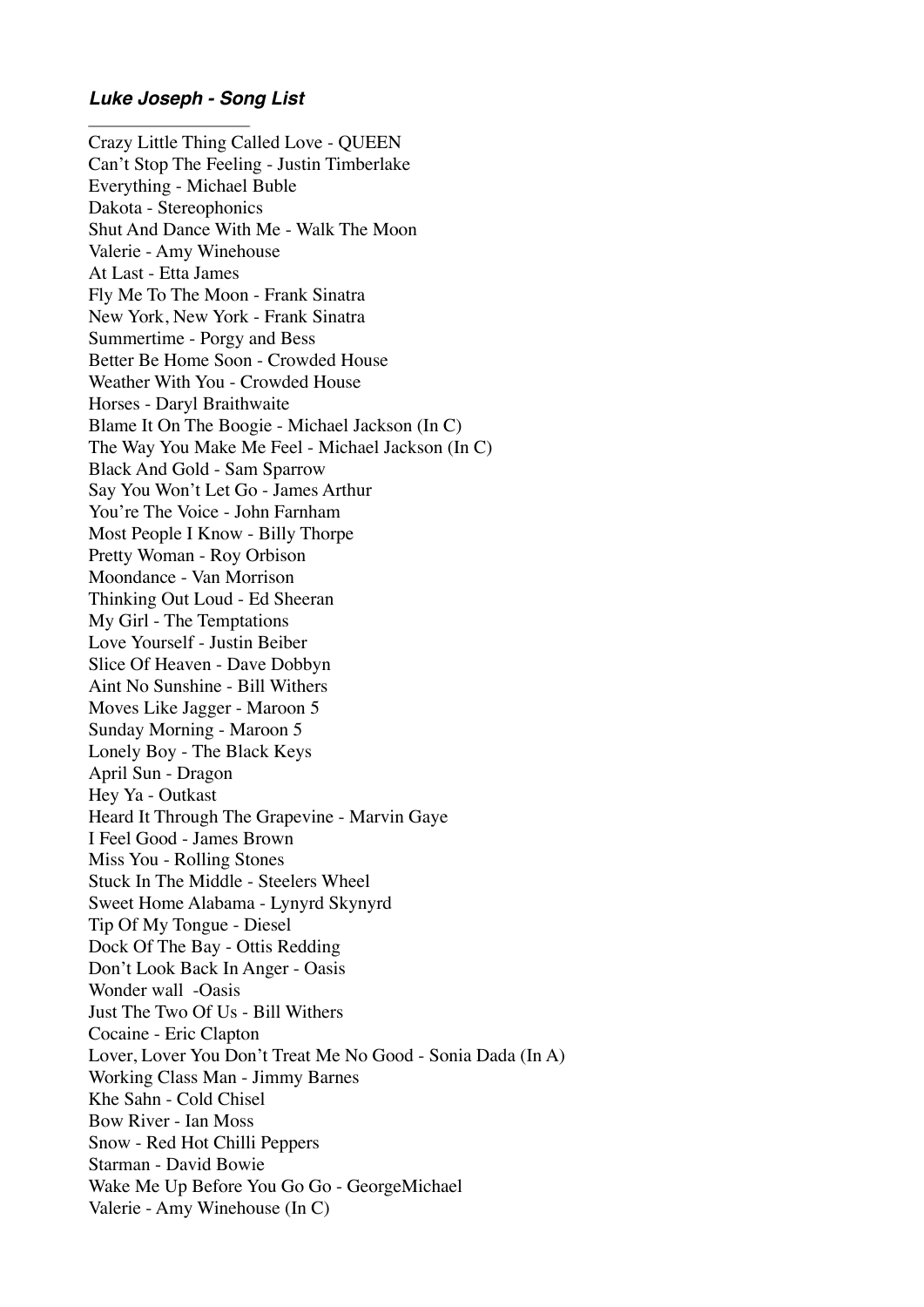Superstition - Stevie Wonder (In E) Bad Moon Rising - Credence Clearwater Revival Get Lucky - Daft Punk Sex And Candy - Marcy Playground Cry In Shame - Diesel A Hard Day's Night - The Beatles Just Hold On We're Going Home - Drake Budapest - George Ezra All Night Long - Lionel Ritchie Twist And Shout - The Beatles Brown Eyed Girl - Van Morrison Play That Funky Music - Wild Cherry Summer Of 69 - Bryan Adams I'm Yours - Jason Mraz Give Me One Reason - Tracy Chapman Opportunity - Pete Murray Horses - Daryl Braithwaite Stand By Me - Ben E King Jumpin' Jack Flash - The Rolling Stones Satisfaction - The Rolling Stones Forget You - Cee Lo Green Uptown Funk - Mark Ronson ft. Bruno Mars Treasure - Bruno Mars Never Tear Us Apart - INXS Pumped Up Kicks - Foster The People Seven Nation Army - The White Stripes The Joker - Steve Miller Band Let Me Entertain You - Robbie Williams Celebration - Kool And The Gang Jessie's Girl - Rick Springfield Run To Paradise - The Choir Boys (In G) Signed, Sealed, Delivered - Stevie Wonder Hurt So Good - John Cougar Can't Feel My Face - The Weeknd Blister In The Sun - The Violent Femmes I Want To Break Free - Queen Sweet Child Of Mine - GnR (In A) Cherry, Cherry - Neil Diamond Hot, Hot, Hot - Arrow Celebration - Lionel Ritchie I'm A Believer - Neil Diamond Uptown Funk - Mark Ronson Your The Voice - John Farnham - (In D) Happy -Pharell Williams American Pie - Don Mclean Pretty Woman - Roy Orbison Old Time Rock And Roll - Bob Seger (In E) What I Like About You - The Romantics Rain - Dragon Living On A Prayer - Bon Jovi (In D) My Girl - The Temptation Shape Of You - Ed Sheeran 500 Miles - The Proclaimers